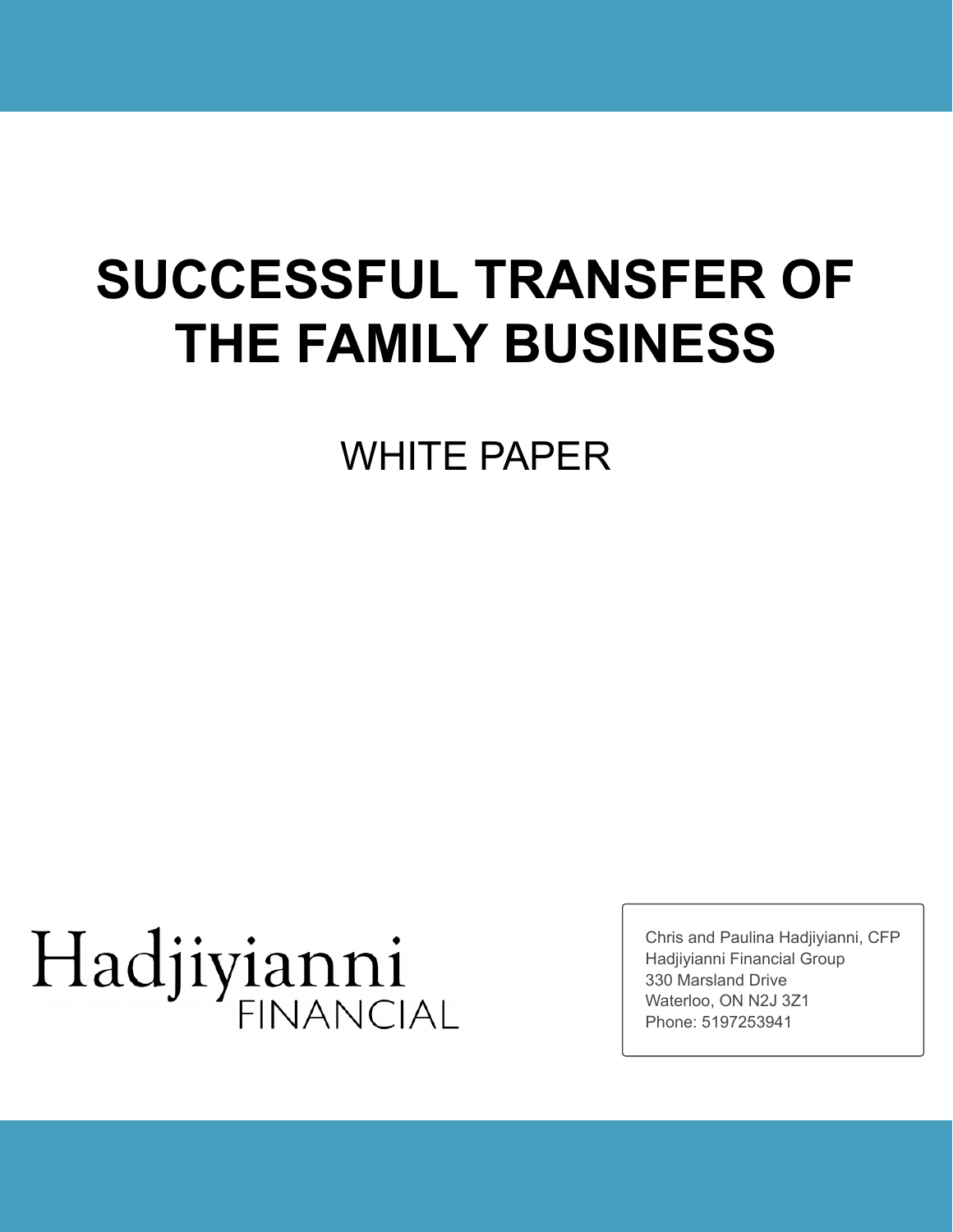## **Introduction**

What could be easier than transferring your family business to its natural successor: your heirs apparent, your offspring? If some of your first guesses were peace in the Middle East, increasing honesty in politics, or convincing a teenager that he or she might be wrong about something, you have probably witnessed your share of family-business transfer disasters.

Statistics widely quoted by Estate Planning writers indicate that "only" one-third of all family-owned business are passed on to the second generation, and "only" 10% of familyowned businesses are transferred to a third generation. Experience indicates that those statistics are wildly optimistic and overstated.

Pessimism notwithstanding, some family businesses are indeed *successfully* transferred to younger generations. For the transfer of business ownership and control from parent to child to be deemed "successful," the parents must achieve all their Exit Objectives, including the following:

- 1. Financial independence and security completely divorced from reliance on cash flow from the business.
- 2. Intra-family fairness regarding the distribution of family wealth and businesses.
- 3. Complete transfer of business operation and ownership control to the younger generation. This usually means the parent is out of the business and is not needed in the business for any reason.

If it is so difficult to *successfully* transfer a business from one generation to the next, is there a way to improve the likelihood of success? Better yet, is there a no-fail recipe? This white paper will approach these questions and lay out strategies to help improve the chances that you transfer your business to your family successfully.

## **Reasons and Realities in Family Transfers**

In the checkered but always-interesting history of nepotism (as it relates to business transfers), we find that parents hope a child will take over a business for several reasons:

- 1. The joy of working together. (At least that's what some owners claim.)
- 2. Greater employment and financial security for family members than available elsewhere.
- 3. Maintenance of the family's focal point, the business. Parents see the business as the glue that keeps the family together.
- 4. Fulfillment of a childhood dream. Their successors have grown up in the business, know it, and want to stay in it by acquiring ownership.
- 5. Gradual retirement. The owner can stay semi-active in the business by gradually turning over operations and ownership to the new generation.
- 6. Family pride. The owner takes considerable (and often justifiable) pride in continuing a family business and tradition.

Though these factors all sound wonderful, too often, your hopes and aspirations crash headlong into the brick wall of reality:

• The children don't get along with each other.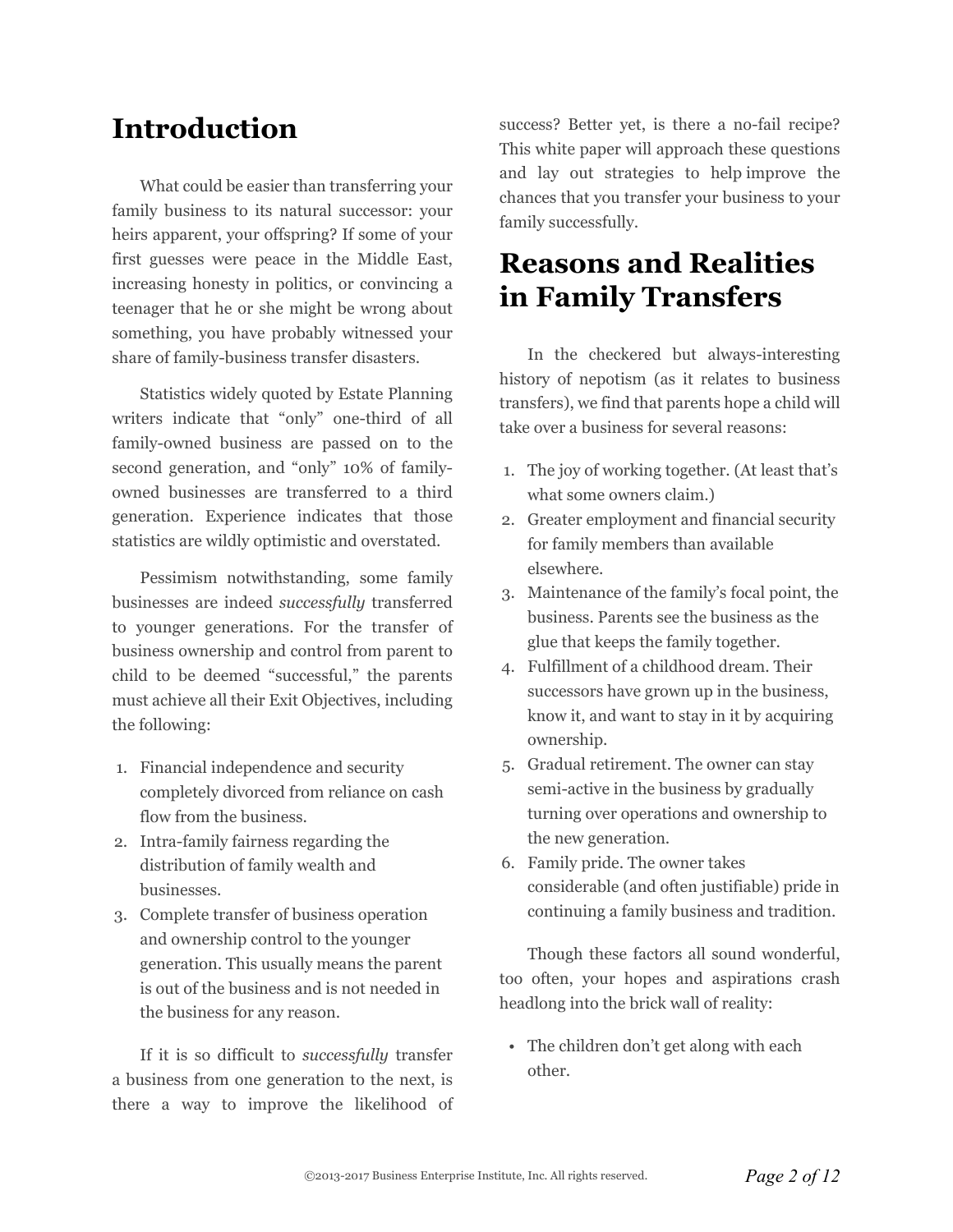- The children have substantially different career goals.
- The children desire ownership before their parents are financially secure.
- The children simply don't have the same desire, ambition, or aptitude for running the business as the parents.

All business transfers are challenging, but family businesses face especially significant obstacles. Nonetheless, it is quite possible, given the right circumstances, to successfully exit your business by transferring it to your children.

There is a recipe for creating a successful intergenerational transfer. It isn't the only recipe that works, but because it depends on six carefully chosen ingredients, its chances for successful completion are greater than others.

If any of the following six ingredients are compromised, or worse, missing, the result will change.

- Parents must undertake their own version of The BEI Seven Step Exit Planning Process™.
- One business-active child becomes the sole successive owner.
- The business transition plan is *fair* to all children.
- Parents have achieved financial security (independent of the future cash flow of the business) *before* business ownership and control is transferred to the business-active child.
- The business-active child has demonstrated the capacity, ability, and willingness to run the business for a

significant time period (at least three years) before the parents transfer control and ownership.

• There is a back-up plan.

Just as baking bread at sea level is not the same as baking at a high altitude, this is not a one-size-fits-all recipe. However, regardless of altitude, bakers use flour, yeast, and water, but quantities, temperature, and cooking time vary. Similarly, the transfer plan may need to be adjusted to your specific circumstances. For example, you may be able to include several children in business ownership.

These six ingredients are nothing more than a pattern of facts that, when present, enhance the chance of a successful familybusiness transition and often constitute the recipe that provides the most significant opportunity for success.

## **First Ingredient: Parents Undertake The BEI Seven Step Exit Planning Process**

All business sales or transfers are challenging, but owners who want to transfer their businesses to children often find themselves in the middle of a transfer quagmire: Their children and spouses all have opinions about how they should exit, and they are not afraid to share them!

If you find yourself in this position, we have one suggestion: Get off the rollercoaster. Undertake the process that savvy owners use to plan successful exits: The BEI Seven Step Exit Planning Process. This Process will enable you to craft your own exit by accounting for the concerns of all family members. Believe it or not, this Process can integrate all points of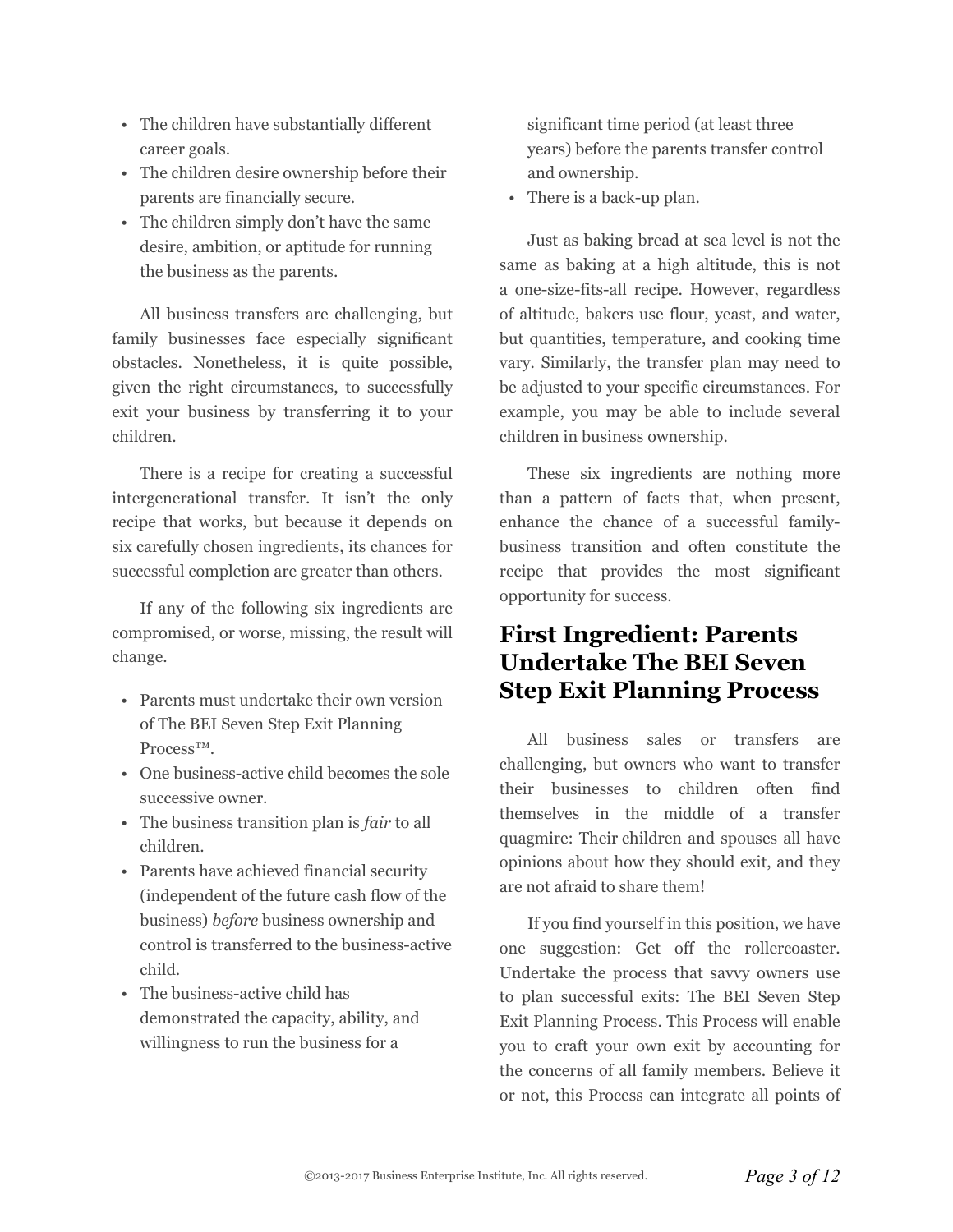view into a single, unified strategy. It organizes your priorities and is easily modified to reflect considerations unique to family business transfers.

The following list comprises the Process's Steps:

**Step One:** Establish parents' objectives.

**Step Two**: Determine company's value and cash flow. Evaluate business-active child's contribution to both.

**Step Three**: Increase business value (through incentive planning for key-employee group and/or business-active child).

**Step Four**: Sale to third party (not applicable to this white paper).

**Step Five**: Transfer to insiders: Design the sale/gifting of the business interest to the business-active child.

**Step Six**: Business-continuity planning (in case either parent or business-active child dies).

**Step Seven**: Wealth-preservation planning (estate and gift planning to level the playing field for all children).

Let's look at each Step in more detail.

#### **Step One**

You may have a number of Exit Objectives, but you should establish, at the outset, at least these three:

- How you (and your spouse) define financial independence.
- How you and your spouse define fairness, regarding distribution of family wealth (including the business) among children.

• When you (and your spouse, if active in the business) want to leave the business and transfer control according to a time frame you set.

Establishing these objectives will serve as the foundation for your entire Exit Plan.

#### **Step Two**

In addition to knowing what you *want*, you must know what you *have* (i.e., the value of your company) before you can plan your exit. In the transfer of a family business, business value must be determined and the businessactive child's (BAC's) contributions must be considered. Often, parents reduce business value by the amount of the BAC's past contributions so that he or she does not pay for his or her contributions to value.

Additionally, a current value can be used as a base so that any future growth in value (if not due to the active parent's efforts) is typically attributed to the BAC. Again, the purpose is to keep the BAC from paying for his or her own "sweat equity."

#### **Step Three**

Once you know what you want (Step One) and what you have (Step Two), you must think about how you can motivate key employees (including the BAC) to increase the value of the company and remain with the company through the transition.

#### **Step Four**

Step Four is a transfer to an outside third party, so it does not apply to family business transfers.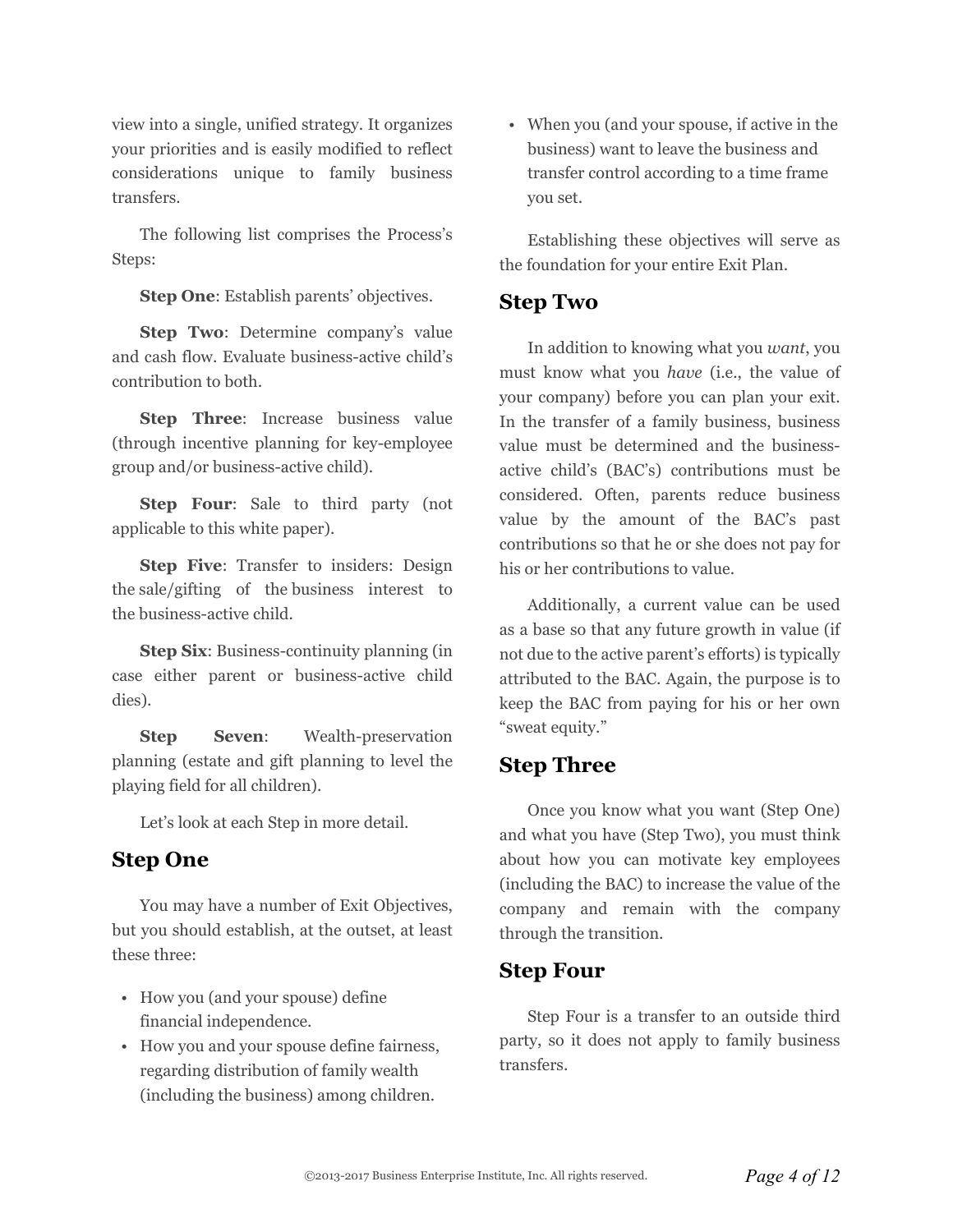#### **Step Five**

In this Step, you design the transfer of ownership to your BAC (and possibly some key employees). This is often accomplished through a combination of gifting and selling, depending on your financial needs and other wishes.

#### **Step Six**

It is critical to make contingency plans for what will happen if the business-active parent dies before the transfer can be completed (e.g., should the BAC receive the business via a buysell agreement or bequest at death? Should ownership first transfer to the surviving spouse before an ultimate transfer to the BAC?).

#### **Step Seven**

All owners undertake wealth-preservation planning, but this Step is absolutely critical in the transfer of family companies. It is through estate and gift planning that parents provide for their non-business-active children. The considerations in this Step involve a balancing of the fairness issues that arise in every family transfer.

## **Second Ingredient: One Child Becomes the Sole Successor**

It is easy to recognize business owners who have dedicated their lives to ensuring a successful transfer of a family-run business: They have only one child. For most of us, it is a bit late to reverse course. The following explains why owners should prefer that only one child succeeds the parent.

There are two possible ownership scenarios for families having more than one child. The first is that more than one child is active in the business. In that case, the predominant issue is to determine how multiple children are to share the control and ownership of the company. The second is having one BAC and one or more children who are inactive in the business. The primary concern in that case is to give the business to the BAC while being fair to everyone else (Third Ingredient, discussed next).

Owners in the first situation must ask themselves, "How can children who couldn't share a cheap toy when they were younger now share the ownership, management, and control of a successful, multimillion-dollar business enterprise?" Forcing the children to work together ordinarily creates an unnatural coalition of differing talents and desires, united only by bloodline.

Contrast that situation with business partnerships that do work: Two or more individuals enter voluntarily into a business arrangement for their mutual benefit, each contributing experience, talent, and perhaps money. In return, they each receive an agreedon, negotiated ownership interest in the business, which is a proportion *they* agree on, not a proportion given to them by someone else. Further, they are likely to have similar goals, aspirations, drives, and abilities. Hoping to enhance the likelihood of business success brings them together, not family ties.

Family ties of a different sort can also create dissension and discord. Adult children who, years before, found sharing a toy difficult (if not impossible) because of sibling rivalry now find another relative introduced into the mix: their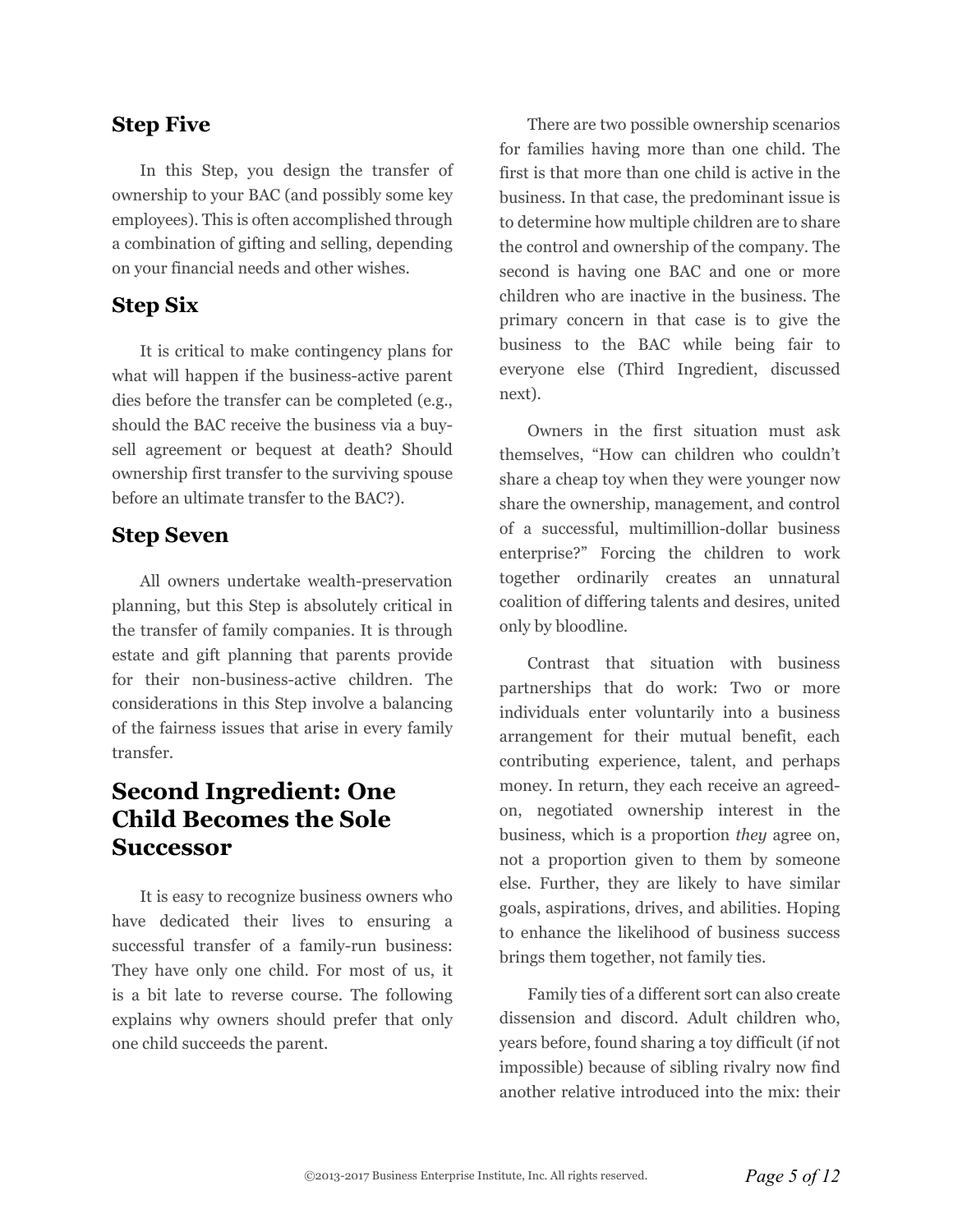spouses. The influence of a spouse on a child's business decisions can be akin to trying to put out a fire with gasoline. Thus, co-ownership among siblings is rarely permanent, especially once the parents are out of the picture.

As a business owner, you know many other owners. How many of them share ownership equally with a brother or sister? Most likely, almost all owners you know are the sole owners of their businesses, unless they have sold or transferred a small minority interest to one or more key employees.

Equal ownership of a business with even an unrelated person is an odd bird in the business world for good reason. Successful entrepreneurs are notable for above-average amounts of desire, drive, ambition, dedication, and commitment to their businesses. These are not personality traits that work well in a cooperative environment. They are attributes born of the simple fact that they own and are responsible for those businesses. Sharing that burden, although tempting at times, is not a route most owners voluntarily take.

In many family-run businesses, the parent did once co-own the business with one or more brothers or sisters. Over the years, those siblings dropped out or were bought out of ownership. It would seem that co-ownership just doesn't work for most families. It's unlikely to work for yours.

This second ingredient, transferring the business to one child, must now be blended with the quest for the third: fairness to all children.

## **Third Ingredient: A Business Transition That Is Fair to All Children**

Most parents have a natural inclination to distribute every asset equally to all children. The thought of giving one asset, and very likely the most valuable asset, to one child is considered unequal and, therefore, unfair to the other children.

Yet, upon closer examination, leaving the business entirely to the BAC *and* making an equitable distribution of the balance of family assets to the inactive children is the fairest plan of all.

"Fairness" in this context is usually a judgment parents make about what *they* think is fair to the children. What it overlooks is what the *children* deem to be fair to each of them. This perspective is often missing in family transition planning. To determine what is fair, assume the point of view of the BAC and then that of the inactive child.

Let's look at why the BAC might well resent a co-owner sibling who is inactive in the business.

• It is the efforts of the BAC to increase the value of the business that should be rewarded. You probably offered all of your children an *equal opportunity* to participate in the business and become owners. However, only one child seized that opportunity. Why force your most ambitious, risk-oriented child—the one who chose to succeed you—to share the rewards with children who chose different career paths?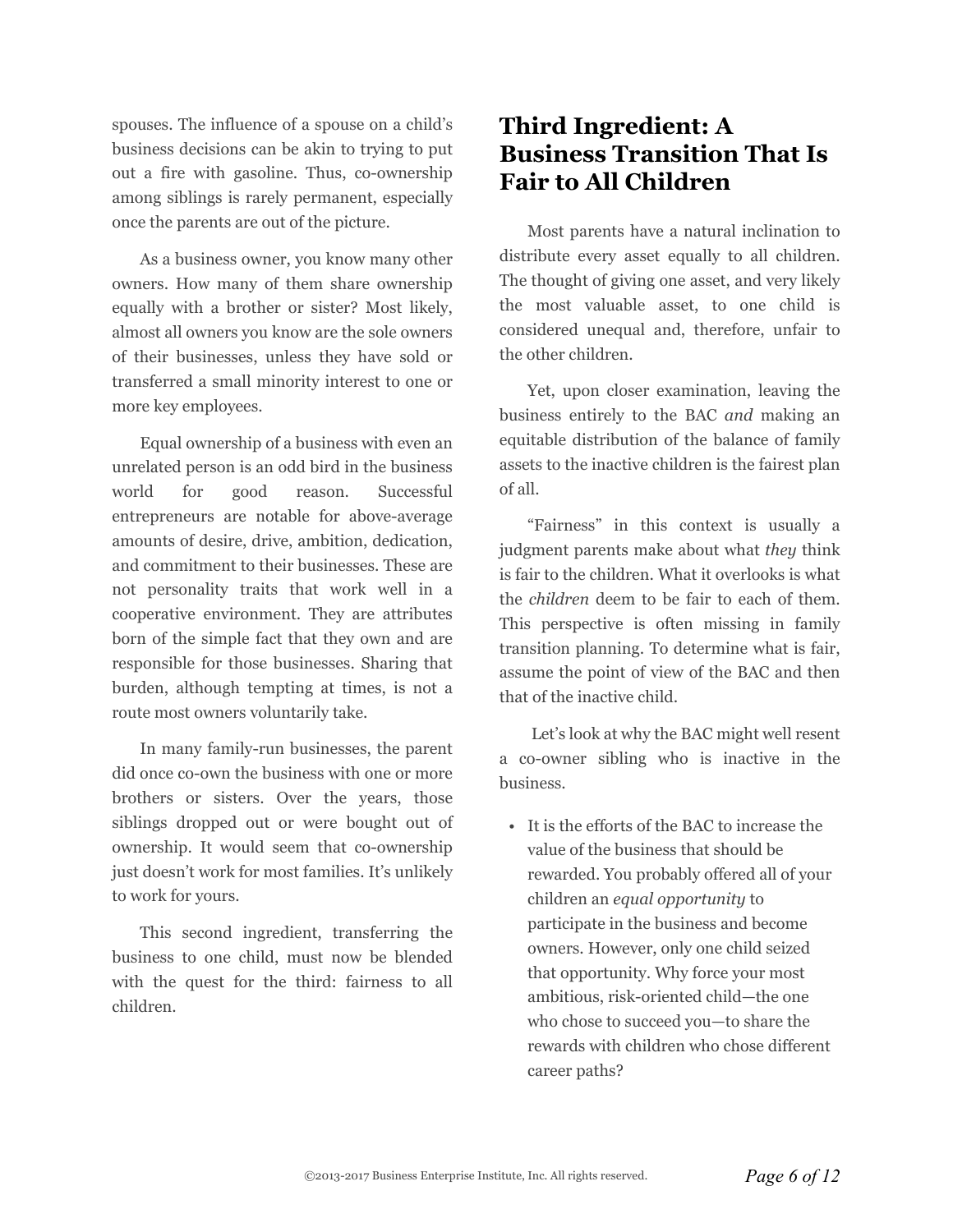- You had no co-owners in the business because you wanted to operate the business independently. As an entrepreneurial "chip off the old block," your child doesn't want to share ownership any more than you did.
- The controlling vote is not enough. When there are co-owners, the child running the business has a fiduciary duty of due care and loyalty to all other shareholders. That means that the BAC's actions, such as giving him or herself a bonus, increasing his or her own salary, or indulging in other business "perks" (as you do), must all be reasonable and comparable to what a nonshareholder performing the same duties for the company might reasonably expect. It can be difficult to subject *your* compensation and perks to the same level of scrutiny.

What about the inactive child's perspective? Inactive children are unlikely to want ownership in the business, if other choices are available.

- Inactive children generally prefer to own or receive assets that are more liquid and less risk-oriented than ownership in the business. This is usually true even if they have to wait until both parents die to receive their inheritance.
- If the inactive child owns part of the business, has he or she received anything of real value? Partial business ownership will make the inactive child the proud owner of an illiquid security that generates no immediate income or other benefits. Further, the inactive child has no ability to sell his or her interest, except to the BAC. Ironically, that's hardly a problem, since

the active child won't, in all likelihood, have the money to purchase it. Besides, if the BAC does have the money, the BAC's idea of fair market value is likely to differ dramatically from that of the inactive child. In short, transferring a piece of the business to a business-inactive child will pit that child and the BAC against each other.

- It would seem from the previous point that the inactive child's ownership interest would have little value. The IRS begs to differ. While a non-controlling ownership interest can certainly be discounted in value, it will nevertheless rise in value as the overall business value increases (due to the efforts of the BAC). Because it is difficult for the inactive child to get rid of the ownership, he or she has to deal with tax consequences he or she otherwise could have avoided.
- Keep in mind that the inactive child will not be able to make any decisions regarding the future course of the business.

If only one child should own the business, how do you find the third ingredient—fairness to all children—when transferring the business to the BAC and other assets to the inactive children? Obstacles to a *fair* transfer of assets include the following:

- The business value may be significantly greater than the combined value of the remaining family assets.
- If part of the business value is attributable to the BAC's efforts, is it unfair to consider that part of the business to be that child's interest now? How do you determine the BAC's contribution to existing business value?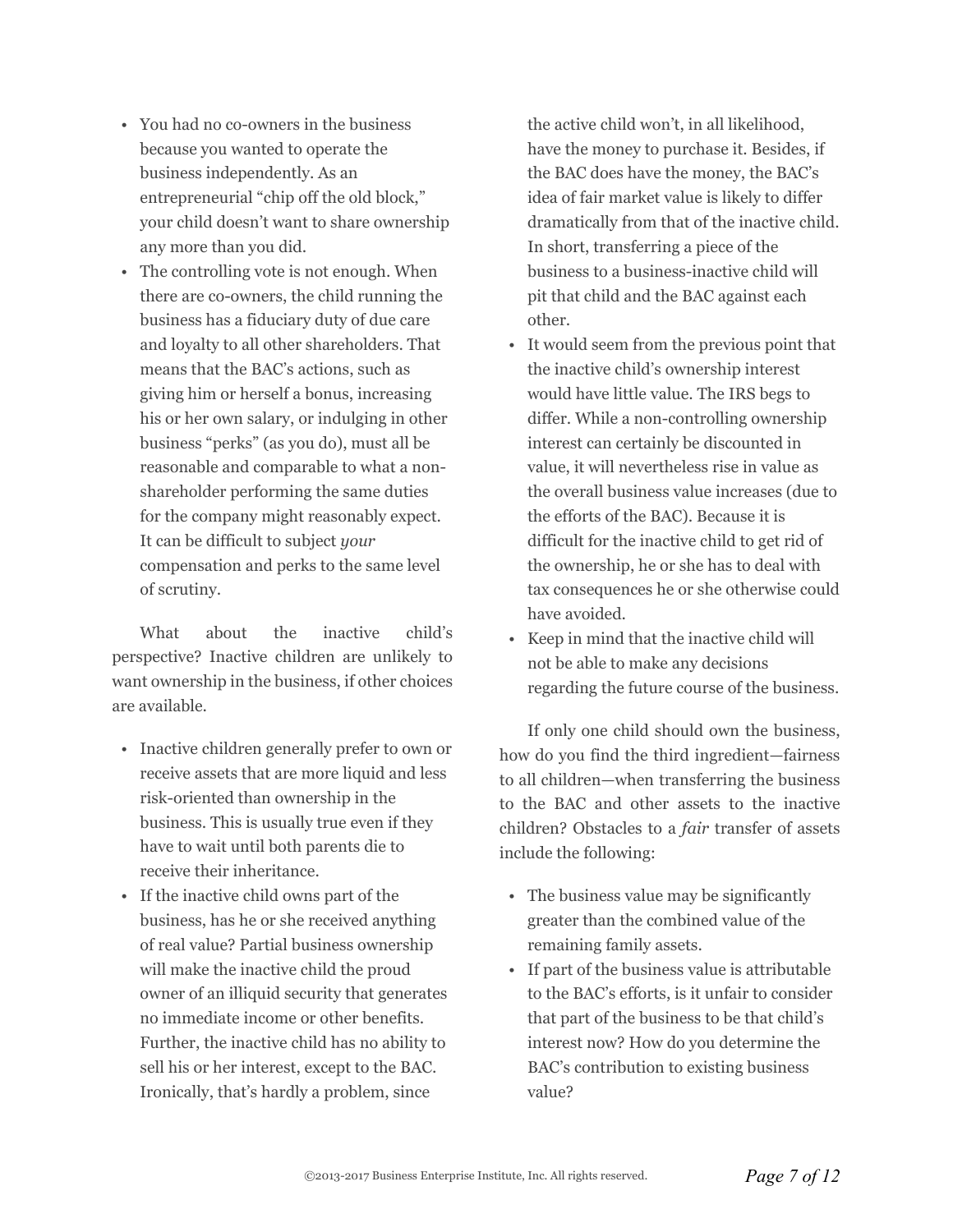- Let's not forget the timing issue. It makes good business, income-, and estate-tax sense to transfer a significant amount of the business to the BAC *during your lifetime*. However, inactive children will not likely receive their "share" of the family wealth until after you and your spouse have died. The reason for this is simple: The non-business assets are usually retained by you to provide income and financial security for you and, after your death, your spouse. The resulting timing difference is mitigated by the liquidity difference in the assets the children receive. The BAC may receive assets now, but his or her assets are highly illiquid and subject to business risk. The inactive children may have to wait, but the assets they receive will be highly liquid and relatively risk-free.
- In addition to the present difficulty of distributing business and non-business assets equally, there is an added difficulty of measuring the *current value* of the business interest given to the BAC against the *future value* of the bequest given to the inactive child. To understand the present vs. future value conundrum, consider the following:
	- 1. Is the BAC, in effect, paying for the business now through "sweat equity" (e.g., lowered compensation, more working hours, and greater risk)? If so, the current gift is not really a gift, but rather recognition of that child's efforts.
	- 2. Is the BAC adding to the business' value through his or her efforts? If so, he or she should not have to pay for that effort by receiving a reduced share of the ultimate estate.
- 3. Has the BAC, by continuing in the business after your retirement, become a critical element in your retirement plan by ensuring that the business can pay you any deferred compensation and purchase your stock? If so, the means by which you tie him or her to the business—the golden handcuffs—may be the transfer of stock. Again, acquiring stock because it benefits you should not penalize the BAC when it comes to sharing in the estate.
- 4. Is the BAC paying for part or all of the business?

How can one possibly find the correct measure of this ingredient?

For most families, the decision ultimately comes down to a discussion of fairness vs. equality. Because of differences in contributions to the business and differences between assets being gifted (business vs. nonbusiness and consequent timing difference), it is imperative to be *equitable* or *fair* in treatment, not necessarily *equal*. Parents must strive to be fair. They must communicate and explain this strategy to all of the children. Often, it is best to hold a family meeting, using advisors to facilitate the discussion if necessary.

Finally, be certain to make appropriate adjustments in your will, trusts, and buy-sell agreements to apportion assets if your lifetime transfers of the business and other assets are not completed before your death. As part of those documents, the BAC should have the right to have his or her share of your estate consist of business interests, while the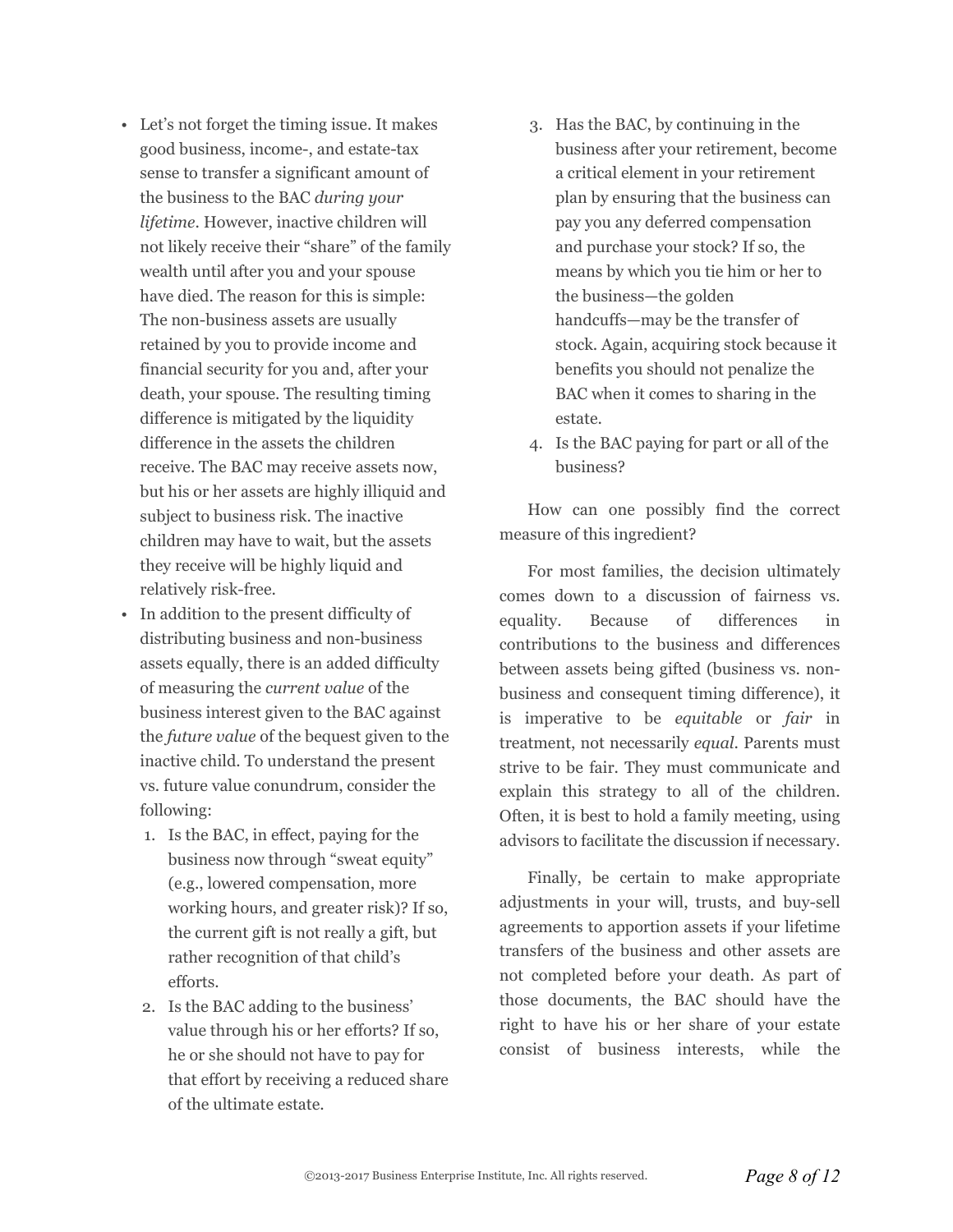remaining children have the right to have their portion of the estate satisfied with other interests.

#### **Transferring the business to multiple children.**

At this point, are you still committed to attempting a transfer to more than one child? If so, is it possible to create a workable model?

Yes, although a successful multipleownership transfer usually requires a business that is sufficiently sizable and profitable to enable each child to run a separate division. Each child's compensation can then be based on the success of that particular division.

For those of you who still wish to sail against the wind and transfer the business to multiple children, we offer the following characteristics present in businesses that have been successfully transferred to multiple BACs:

- Family loyalty and family values are stronger than "business values" or the desire for personal gain. In other words, each child views business success through the eyes of the family and each of its members, rather than through his or her own eyes.
- One child has effective day-to-day control of business operations. Usually, control is granted to that child not because of stock ownership but because of the child's experience and leadership abilities.
- The business is large enough to support all children and give each child a separate area of responsibility.
- Each child's salary is based on job description and performance.
- Children have been active (alongside parents) in the business long enough to make each child comfortable with the role each plays within the business.
- Alternatively, the business must be large enough to be considered an investment (i.e., mature, solvent, stable, usually run by non-family managers as well as one or more children, and sufficient cash flow to handsomely reward the BAC while providing an income stream to other children who are simply passive investors).

## **Fourth Ingredient: Transfer of Ownership and Control to the BAC** *Follows* **Parental Financial Security and Independence**

The business is the primary source of wealth and income for almost all owners. As an owner, you should have all of the desired cash in the bank *before* you transfer control and ownership. Financial security comes in three basic varieties: those who have it, those who know how to secure it, and those who have the means to obtain it.

- 1. Those who have financial security can afford to receive less than full fair market value for their businesses. They have typically attained financial security by accumulating financial wealth outside the business. They have invested excess earnings outside the business during their active years.
- 2. Those who know how to secure financial security commonly purchase assets outside of the business and lease those assets back to the business for use. Assets purchased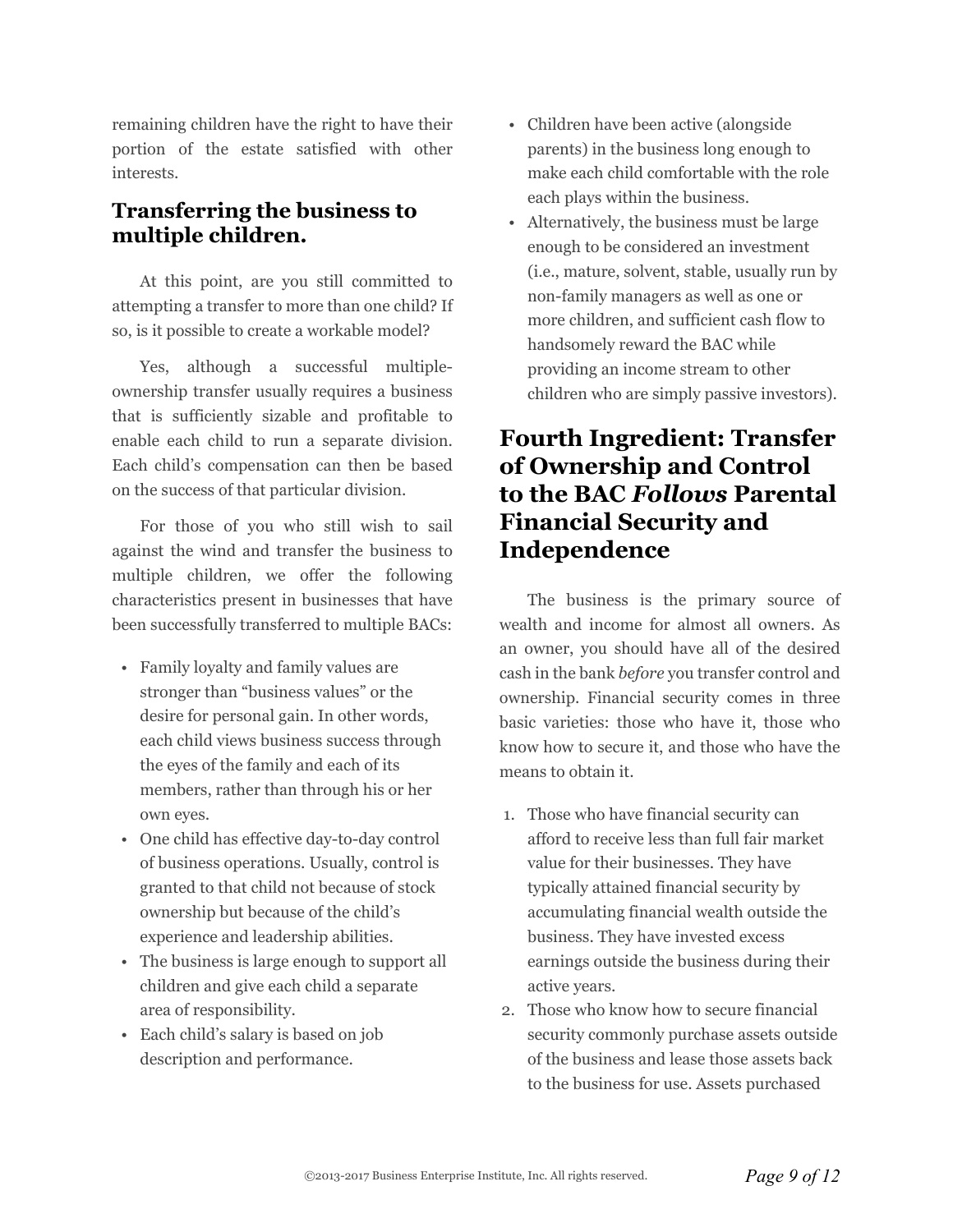for lease typically consist of office space, warehouse/manufacturing facilities, or equipment used by the business. Keeping these types of assets outside the business lowers the value of the business, thus easing its transfer to the BAC by incurring fewer transfer (i.e., gift or estate) taxes. Second, keeping assets outside of the business makes those assets (or that wealth) available for transfer to the business-inactive children. Finally, keeping assets outside the business protects them from future creditors of the business after the parent has left.

3. Those who possess the means to achieve financial security are able to sell their businesses for cash to the BAC. *A business owner should not consider, even for a moment, transferring control, either operational or ownership, before financial security has been achieved.* If an owner wishes to leave the business before accumulating enough wealth to be provided with sufficient independence, then it is incumbent upon the BAC to obtain financing in order to pay sufficient cash for the ownership interest.

As a business owner, you must determine which flavor of financial security suits your palate. Keep in mind that even if your financial security does not depend on receiving full market value for your business, you must either insist upon it or accept the fact that by accepting less, you are giving away at least a part of the business. Once you start giving things away, the fairness issue crops up. If you don't handle these fairness issues through your Estate Planning documents, your recipe has become, at best, unpalatable to the children.

Some of you may have noticed that financial security did not include selling a business to the BAC, over time, for little or no cash. Although this course of action is all-too common, it is fraught with peril and usually doomed to fail. At the outset of this white paper, we established that we would provide only *successful* recipes. Hence, we have not included this option, as it is more often unsuccessful than successful.

Finally, parents who sell the business to the BAC for cash must begin the transfer process before they begin retiring. Under the best circumstances, the "modified cash method" requires that the "pump be primed." A child must receive significant ownership before acquiring the balance of the company for cash. If the transfer is to occur over an extended period of time, it is vital that parents retain ultimate control and subject the stock transferred to the child to a buy-back agreement. In this agreement, the parent will want to be obligated to repurchase any interest from a BAC so that if he or she chooses not to complete the buy-in process, the parent can execute his or her backup plan.

## **Fifth Ingredient: The Chosen Child Has Demonstrated His or Her Capability and Willingness to Run the Business for a Significant Time Period (at Least Three Years) Before the Parents Leave**

How does a parent know whether a child is capable and willing to run and own a business? One of the best indicators is the parent's past willingness to take extended vacations without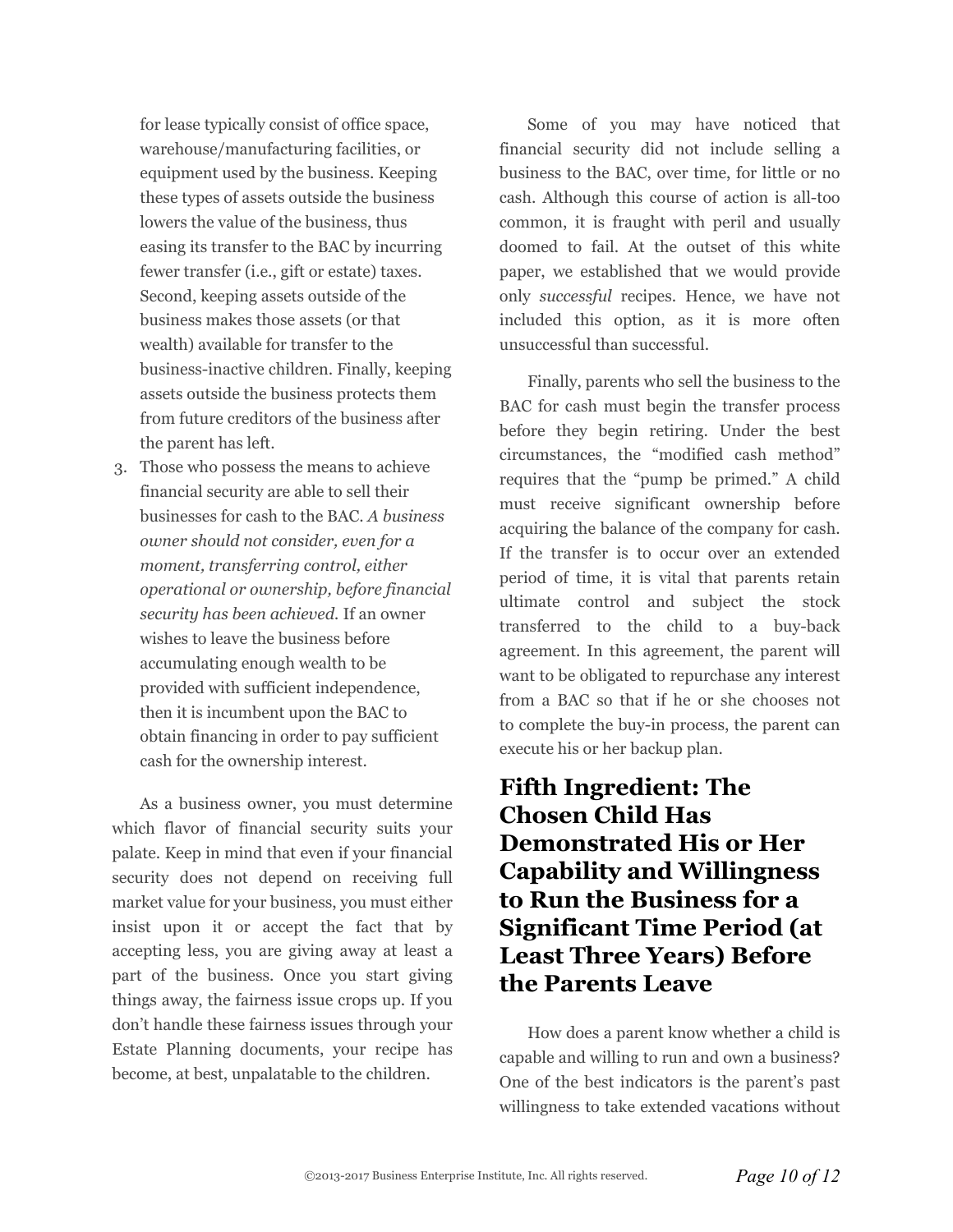calling the business to just "check up on things." Of course, handling day-to-day issues does not tell you whether the child is capable of being a long-term owner who can handle larger issues of growth, future competition, and economic downturns. Your job is to prepare the child for future business risks as you would any key employee: with training, responsibility, education, and examples. It is at this point that the assistance of advisors can be most valuable.

## **Sixth Ingredient: Having a Backup Plan ("Plan B")**

As one assembles and prepares the ingredients for a recipe, any number of things can go wrong. The same is true for an intergenerational business transfer. That is why having a backup plan is crucial. Let's look at the most common causes for employing your Plan B.

- If you die or become incapacitated before the transition is complete, your Estate Plan (i.e., wills and trusts) must assure the transfer of the business to the child or children of your choice.
- If the business has increased in value to such a point that a buyout by a child is too financially difficult, you must be prepared to offer the business for sale to a third party.
- Even if your child is able to purchase a highly valuable business, you may not be able to provide assets of equal value to your other children. Remember that fairness is a crucial ingredient for a successful transfer.
- Similarly, some businesses become too complex or too sophisticated for any one person to run and control. No child can be

expected to shoulder that burden successfully. In this case, a better alternative is to sell to a third party (although professional management is a possibility).

- As time passes, you may discover that the BAC does not possess the drive or interest to carry the business. His or her desire to please you may have blinded you to his or her lack of ability or willingness to assume risk. He or she may not have fully understood the personal and financial sacrifices necessary to continue the success of the business. Again, a sale to a third party may be a better option.
- Finally, as parents and the child move through the transfer process, substantial differences in management style and practices may emerge. Sometimes, these differences can be overcome, but often they are so great that the transfer cannot be completed. It is imperative that if the transfer falters, the BAC's ownership interest can be reacquired by the company at the lowest defensible price. This is best accomplished through binding buy-back agreements between the company and child.

For all of these reasons, it is important that a backup plan exists. If the business transfer goes awry, you must have a Plan B.

# **Conclusion**

Owners do not suddenly and decisively opt for a particular exit strategy involving their children. Usually, family and business lives become entwined when children first begin to work in the business after school and during summer vacation. In such situations, many